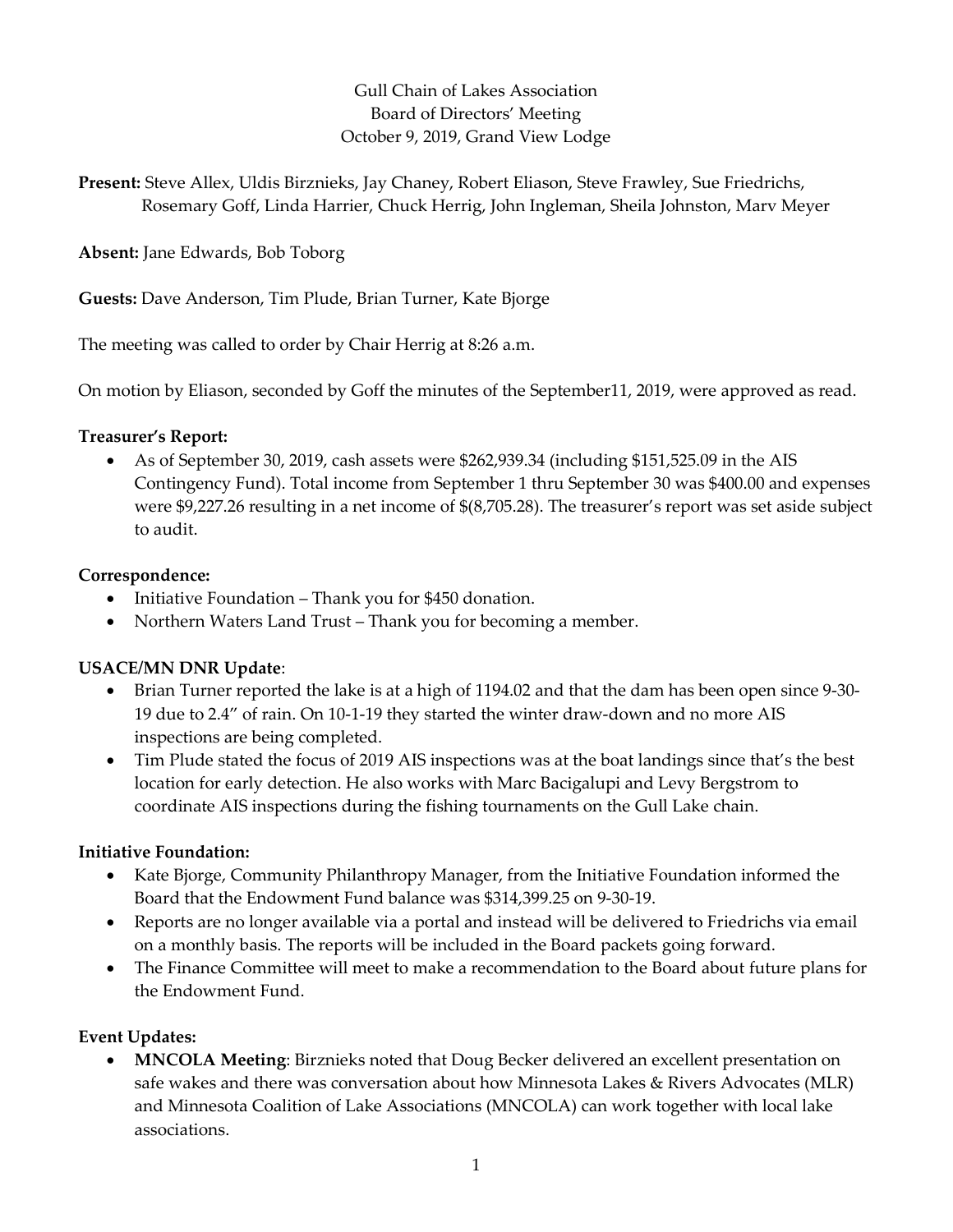MAISRC Showcase: Herrig indicated that he and Steve Allex attended the event. See MAISRC Showcase 9/18/19 addendum for details.

### AIS Committee:

 Allex talked to the AIS inspectors and learned that boaters were very cooperative with the inspections, fewer citations were issued this year and those that were issued were due to boaters refusing to drain their water. In the future the focus will be on having inspections seven days a week, partnering with Association of Cass Count Lakes (ACCL) and Levy Bergstrom (Cass County) to train staff at the resorts and increasing the number of inspections by using volunteers.

# Communications Committee:

Ingleman reminded the Board that articles are due October 23 for the fall newsletter.

### Environmental Committee:

- Johnston announced that three additional shoreline restoration projects have been completed with either 25% or 50% of the expense to be reimbursed by GCOLA. This brings the total to four projects in 2019.
- Johnston is working on an invitation to participate in the Lake Steward program, which will be left on docks next spring for shoreline owners who might qualify.
- Motion by Frawley and second by Ingleman for GCOLA to be a National Loon Center partner. There will be no financial commitment on behalf of GCOLA, however the logo will appear in the website. Motion approved.

#### Finance & Audit Committee:

- Meyer stated the Tim Bergin will coordinate the 2018 audit on 10-9-19.
- The budget worksheet was delivered to the Board with numbers due to Friedrichs by 11-30-19. Budget will be approved at the 12-11-19 Board meeting.

# Fisheries Committee:

Herrig pointed out the temperatures have been poor for fishing.

# Government Relations Committee:

- Birznieks proposed the following 2020 priorities for the Government Relations Committee.
	- 1. Watercraft wake regulations.
	- 2. Watercraft operator license program.
	- 3. AIS preventions/eradication strategy for GCOLA.
	- 4. Increase AIS violation fines.
	- 5. No more stocking of muskies in the Gull Lake chain.
- Motion by Meyer, second by Herrig to approve 2020 Government Relations priorities. Motion approved by Allex, Birznieks, Eliason, Frawley, Friedrichs, Goff, Harrier, Herrig, Ingleman, Johnston, Meyer. Motion vetoed by Chaney. Motion approved.

# Membership Committee:

 Harrier sought input for the annual membership mailing to be coordinated in early 2020 with Lakes Printing.